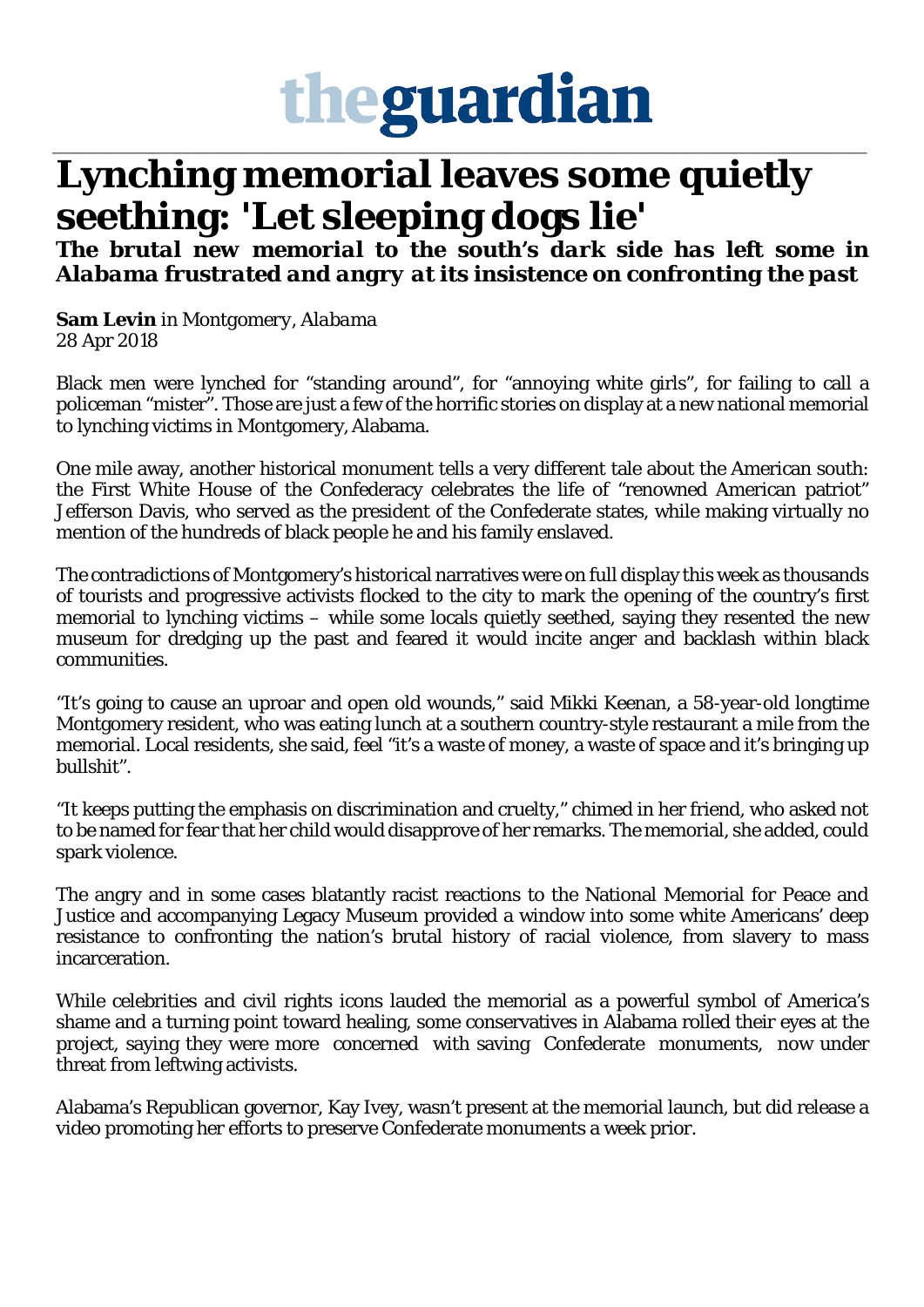

*A sculpture depicting the slave trade at the entrance of the National Memorial for Peace And Justice. Photograph: Bob Miller/Getty Images*

Seated at the front porch of the First White House on a sunny morning, curator Bob Wieland said he supported the Legacy Museum, but felt strongly that Confederate landmarks be preserved, especially as the city is changing and the "sleepy old cotton south falls away". That means, he said, "keeping this museum [the First White House] just to have a positive taste, an old south taste, as the new comes up".

Asked about criticisms that the state-funded First White House "whitewashes" the evils of slavery, Wieland said, "We could certainly tone down the celebration [of Davis], but … it is part of civil war history." Discussing the lack of references to slavery, he said the museum was "more of a political military history" than a "social history".

While some of the most vocal Alabama defenders of Confederate monuments said they broadly backed the concept of a lynching memorial, they also expressed anxiety about its impact, some reverting to racist stereotypes of African American rioters.

"Bring that stuff to light, and let it be there, but don't dwell on it," said Tommy Rhodes, a member of the Alabama Sons of Confederate Veterans. "We have moved past it … You don't want to entice them and feed any fuel to the fire."

Randall Hughey, another member who also owns a local radio station, emphasized his support of the museum – but also repeatedly questioned the veracity of its facts.

"They have every right to have the memorial, if it's accurate," he said, adding that he was perplexed by reports of more than 4,000 lynchings. "That seems pretty incredible to me that there would be that many documented lynchings … That was not the norm."

Equal Justice Initiative, the group behind the memorial and lynching data, did six years of research and made extensive visits to southern sites.